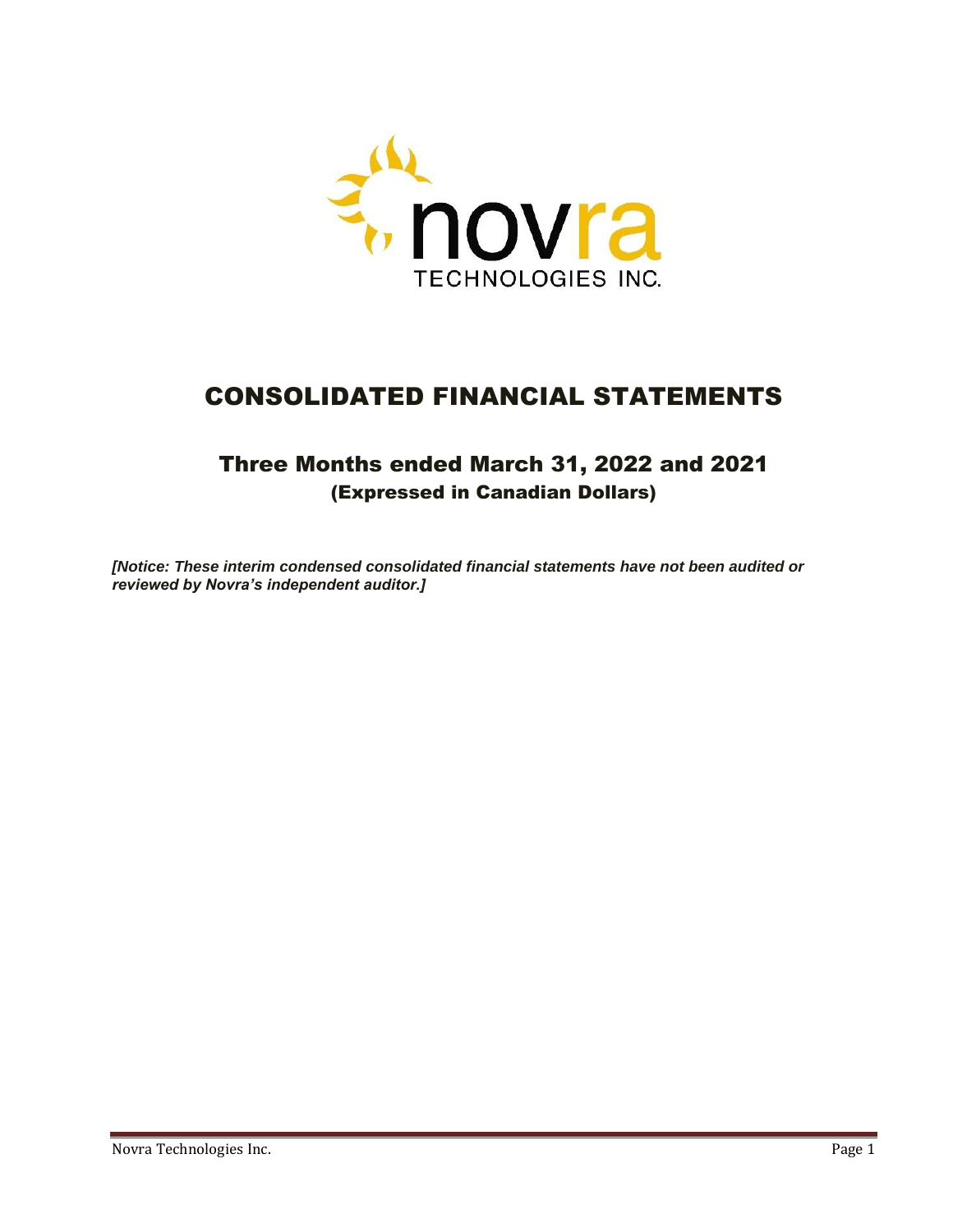# **Table of Contents**

| Condensed Consolidated Statements of Operations and Comprehensive Income (Loss) 4 |
|-----------------------------------------------------------------------------------|
|                                                                                   |
|                                                                                   |
| <b>Notes to Consolidated Financial Statements:</b>                                |
|                                                                                   |
|                                                                                   |
|                                                                                   |
|                                                                                   |
|                                                                                   |
|                                                                                   |
|                                                                                   |
|                                                                                   |
|                                                                                   |
|                                                                                   |
|                                                                                   |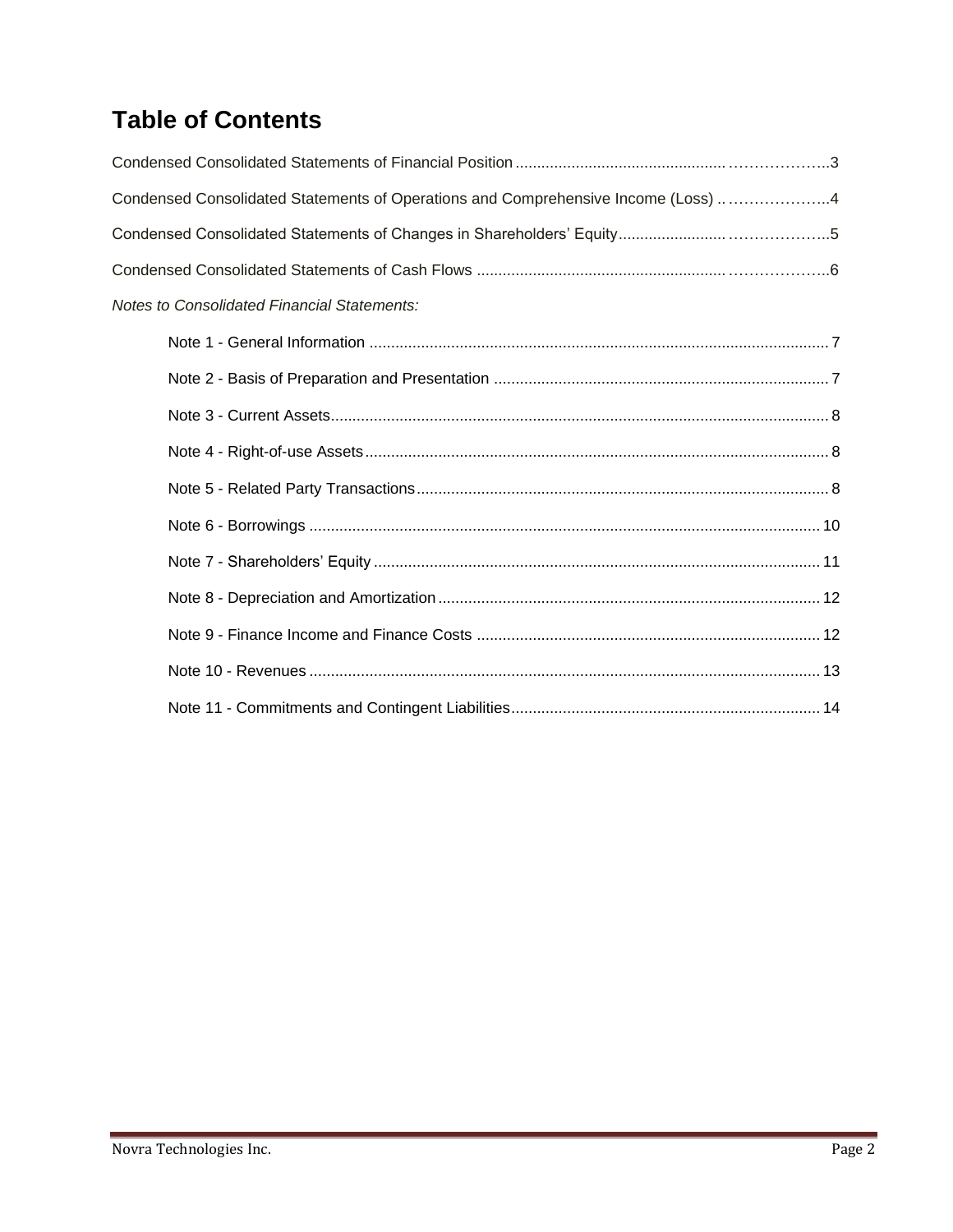### **NOVRA TECHNOLOGIES INC. CONDENSED CONSOLIDATED STATEMENTS OF FINANCIAL POSITION (Canadian dollars)**

|                                                       | <b>NOTES</b>   | March 31, 2022  | December 31, 2021 |               |  |
|-------------------------------------------------------|----------------|-----------------|-------------------|---------------|--|
| <b>ASSETS</b>                                         |                | (Unaudited)     |                   | (Audited)     |  |
| <b>Current Assets</b>                                 |                |                 |                   |               |  |
| Cash                                                  |                | \$<br>2,428,844 | \$                | 2,965,300     |  |
| Trade and other receivables                           | 3              | 868,483         |                   | 1,124,176     |  |
| Inventories                                           |                | 1,798,788       |                   | 1,676,557     |  |
| Prepayments and other                                 |                | 982,602         |                   | 742,950       |  |
| <b>Total Current Assets</b>                           |                | 6,078,717       |                   | 6,508,983     |  |
| <b>Non-Current Assets</b>                             |                |                 |                   |               |  |
| Equipment                                             |                | 24,908          |                   | 29,380        |  |
| Right-of-use assets                                   | 4              | 1,574,412       |                   | 1,720,721     |  |
| Intangible assets                                     |                | 1,145,838       |                   | 1,208,274     |  |
| <b>Total Non-Current Assets</b>                       |                | 2,745,158       |                   | 2,958,375     |  |
| <b>TOTAL ASSETS</b>                                   |                | \$<br>8,823,875 | \$                | 9,467,358     |  |
| <b>LIABILITIES AND SHAREHOLDERS' EQUITY</b>           |                |                 |                   |               |  |
| <b>Current Liabilities</b>                            |                |                 |                   |               |  |
| Accounts payable and accrued liabilities              |                | \$<br>1,681,984 | \$                | 1,558,022     |  |
| <b>Borrowings</b>                                     | 6              | 52,797          |                   | 53,829        |  |
| Lease liabilities                                     | 11             | 438,084         |                   | 529,242       |  |
| <b>Customer deposits</b>                              |                | 2,379,330       |                   | 2,091,828     |  |
| Deferred revenue - current portion                    |                | 464,204         |                   | 601,035       |  |
| Advances from related parties                         | 5(c)           | 1,407,559       |                   | 1,336,411     |  |
| Promissory notes from related party - current portion | 5(d)           | 851,295         |                   | 830,885       |  |
| <b>Total Current Liabilities</b>                      |                | 7,275,253       |                   | 7,001,252     |  |
| <b>Non-Current Liabilities</b>                        |                |                 |                   |               |  |
| Borrowings                                            | 6              | 2,411,523       |                   | 2,456,618     |  |
| Lease liabilities                                     | 11             | 1,401,434       |                   | 1,448,709     |  |
| Deferred revenue                                      |                | 641,821         |                   | 714,701       |  |
| Promissory notes from related party                   | 5(d)           |                 |                   | 32,967        |  |
| <b>Total Non-Current Liabilities</b>                  |                | 4,454,778       |                   | 4,652,995     |  |
| <b>TOTAL LIABILITIES</b>                              |                | 11,730,031      |                   | 11,654,247    |  |
| <b>Equity</b>                                         |                |                 |                   |               |  |
| Share capital                                         | $\overline{7}$ | 7,372,749       |                   | 7,372,749     |  |
| Contributed surplus                                   |                | 500,576         |                   | 500,576       |  |
| Accumulated other comprehensive gain                  |                | 144,912         |                   | 106,275       |  |
| Accumulated deficit                                   |                | (10, 349, 626)  |                   | (9,706,266)   |  |
| TOTAL EQUITY ATTRIBUTABLE TO SHAREHOLDERS OF NOVRA    |                | (2, 331, 388)   |                   | (1,726,666)   |  |
| Non-Controlling Interests                             |                | (574, 767)      |                   | (460, 223)    |  |
| <b>TOTAL EQUITY</b>                                   |                | (2,906,156)     |                   | (2, 186, 889) |  |
| TOTAL LIABILITIES AND EQUITY                          |                | \$<br>8,823,875 | \$                | 9,467,358     |  |

*The accompanying notes are an integral part of these Condensed Consolidated Financial Statements*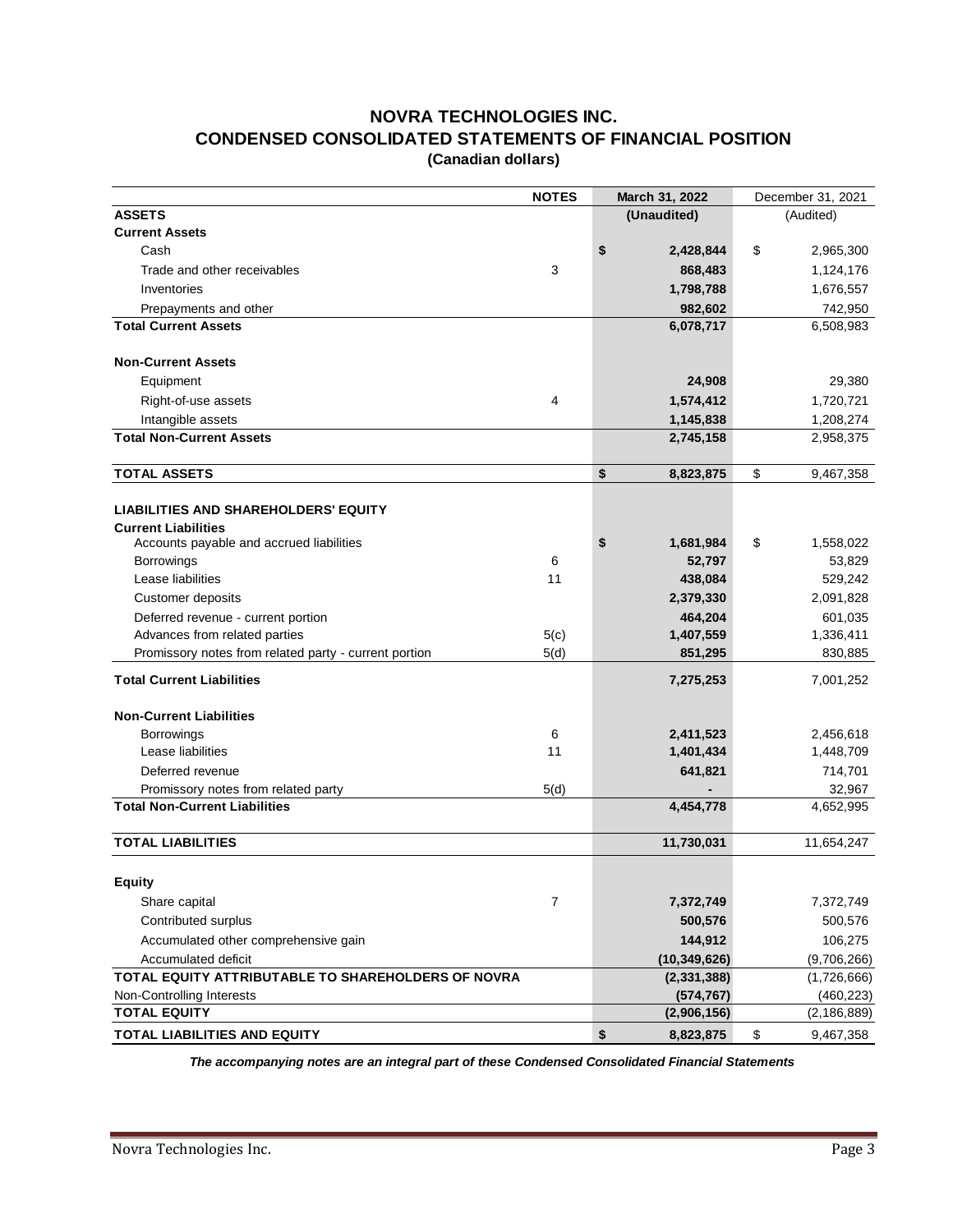### **(Canadian dollars, except share data) NOVRA TECHNOLOGIES INC. CONDENSED CONSOLIDATED STATEMENTS OF OPERATIONS AND COMPREHENSIVE INCOME (LOSS) (UNAUDITED)**

**NOTES 2022** 2021 **REVENUE** 10 **\$ 929,331** \$ 3,727,355 **COST OF REVENUE** 1,563,560 **GROSS PROFIT 347,820** 2,163,795 **OPERATING EXPENSES** General and administrative **268,819** 343,104 Sales and marketing **233,322** 198,339 Research and development **580,242** 648,765 Total operating expenses **1,082,383** 1,190,208 **OPERATING INCOME (LOSS) (734,563)** 973,587 **Other Income (Expenses)** Foreign exchange gain (loss) **43,282** 120,276 Finance income 9 (a) **5,471** 79,218 Finance costs 9 (b) **(72,094)** (54,342) **INCOME (LOSS) BEFORE INCOME TAXES** (757,904) 1,118,739 Income tax recovery (expense) **NET INCOME (LOSS) \$ (757,904)** \$ 1,118,739 **OTHER COMPREHENSIVE LOSS, NET OF TAXES** Foreign Currency Translation Adjustments on Wegener Consolidation **38,637** 38,637 Total other comprehensive loss, net of taxes **38,637** 48,441 **COMPREHENSIVE INCOME (LOSS) \$ (719,267)** \$ 1,167,180 **EARNINGS (LOSS) PER SHARE:** Basic \$ (0.019) \$ 0.024 Diluted \$ (0.019) \$ 0.024 Weighted average number of shares outstanding - basic 33,396,293 33,396,293 Weighted average number of shares outstanding - diluted **33,396,293** 33,396,293 **NET INCOME (LOSS) ATTRIBUTABLE TO :** Shareholders of Novra<br>
Attributable to non-controlling interest<br> **Attributable to non-controlling interest**<br> **8** (114,544) \$312,903 Attributable to non-controlling interest **\$** (114,544)<br>(757,904)  **(757,904)** 1,118,739 **COMPREHENSIVE INCOME( LOSS) ATTRIBUTABLE TO:** Shareholders of Novra **\$ (604,723)** \$ 854,277 Attributable to non-controlling interest **\$ (114,544)** \$ 312,903 **(719,267)** 1,167,180 **Three Months Ended March 31,**

*The accompanying notes are an integral part of these Condensed Consolidated Financial Statements*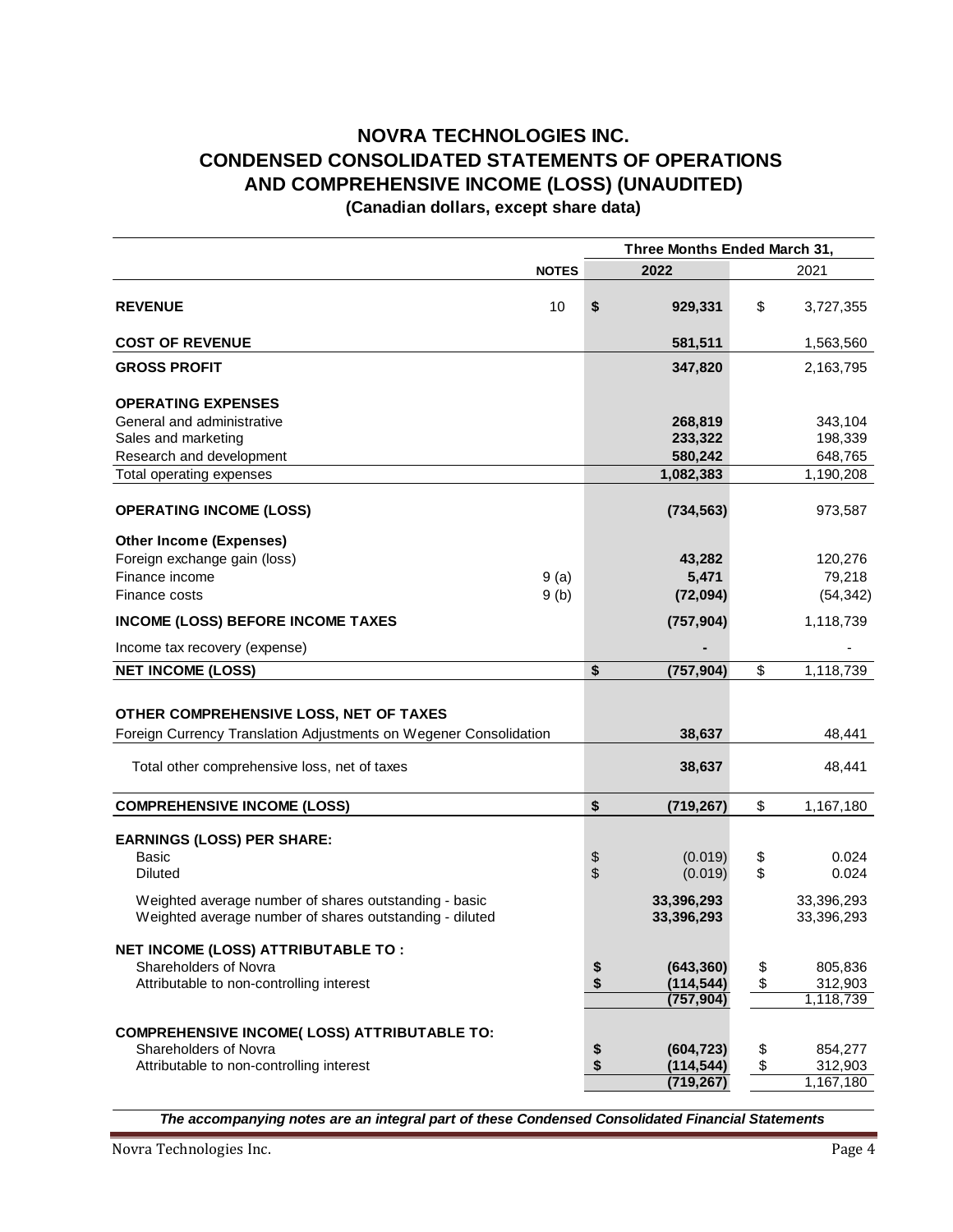### **CONDENSED CONSOLIDATED STATEMENTS OF CHANGES IN SHAREHOLDERS' EQUITY**

**(Canadian dollars, except share data)**

|                                        |              |                  |     |               |                |     | Accumulated          |    |                     |          |                 |               |               |
|----------------------------------------|--------------|------------------|-----|---------------|----------------|-----|----------------------|----|---------------------|----------|-----------------|---------------|---------------|
|                                        |              | Number of        |     |               |                |     | Other                |    |                     |          | Non-            | <b>Total</b>  |               |
|                                        |              | Common           |     | Common        | Contributed    |     | <b>Comprehensive</b> |    | Accumulated         |          | Controlling     | Shareholders' |               |
|                                        | <b>NOTES</b> | <b>Shares</b>    |     | <b>Shares</b> | <b>Surplus</b> |     | Loss                 |    | <b>Deficit</b>      | Interest |                 | Equity        |               |
| At January 1, 2022                     |              |                  |     |               |                |     |                      |    |                     |          |                 |               |               |
| Total                                  |              | 35.420.293       | S   | 7,632,749 \$  | 500.576 \$     |     | 106.275              | 55 | $(9,706,266)$ \$    |          | (460, 223)      |               | (1,929,889)   |
| Less: common shares held by subsidiary |              | $(2,000,000)$ \$ |     | (260,000)     |                |     |                      |    |                     |          |                 |               | (260,000)     |
|                                        |              | 33,420,293       |     | 7,372,749     | 500.576        |     | 106.275              |    | (9,706,266)         |          | (460.223)       |               | (2, 186, 889) |
| Net income (loss)                      |              |                  |     |               |                |     |                      |    | (643, 360)          |          | (114, 544)      |               | (757, 904)    |
| Change in foreign currency translation |              | -                |     |               | -              |     | 38,637               |    |                     |          |                 |               | 38,637        |
| Share based compensation               | 7 (b)        | -                |     |               | -              |     |                      |    |                     |          |                 |               |               |
| <b>Options Exercised</b>               | 7 (b)        | -                |     |               |                |     |                      |    |                     |          |                 |               |               |
| Issuance of common shares, net         |              | -                |     |               |                |     |                      |    |                     |          |                 |               |               |
| At March 31, 2022                      |              | 33,420,293       | - 5 | 7,372,749 \$  | 500.576        | - 5 | 144.912              | s. | $(10, 349, 626)$ \$ |          | $(574, 767)$ \$ |               | (2,906,156)   |

|                                        |              | Number of        |                                                           |              |             | Accumulated<br>Other | Non-   | Total            |                 |               |
|----------------------------------------|--------------|------------------|-----------------------------------------------------------|--------------|-------------|----------------------|--------|------------------|-----------------|---------------|
|                                        |              | Common           |                                                           | Common       | Contributed | <b>Comprehensive</b> |        | Accumulated      | Controlling     | Shareholders' |
|                                        | <b>NOTES</b> | <b>Shares</b>    | <b>Deficit</b><br><b>Shares</b><br><b>Surplus</b><br>Loss |              |             | Interest             | Equity |                  |                 |               |
| At January 1, 2021                     |              |                  |                                                           |              |             |                      |        |                  |                 |               |
| Total                                  |              | 35,396,293       | s.                                                        | 7.629.869 \$ | 500.576 \$  | 95.391               |        | $(9,587,513)$ \$ | (759, 261)      | (2, 120, 938) |
| Less: common shares held by subsidiary |              | $(2,000,000)$ \$ |                                                           | (260.000)    |             |                      |        |                  |                 | (260,000)     |
|                                        |              | 33,396,293       |                                                           | 7,369,869    | 500.576     | 95.391               |        | (9,587,513)      | (759, 261)      | (2,380,938)   |
| Net income (loss)                      |              |                  |                                                           |              |             |                      |        | 805.836          | 312.903         | 1,118,739     |
| Change in foreign currency translation |              | -                |                                                           |              |             | 48.441               |        |                  |                 | 48,441        |
| Share based compensation               | 7 (b)        | -                |                                                           | -            | -           | -                    |        |                  |                 |               |
| <b>Options Exercised</b>               | 7 (b)        | -                |                                                           |              |             |                      |        |                  |                 |               |
| At March 31, 2021                      |              | 33.396.293       | - 56                                                      | 7.369.869    | 500.576     | 143.832              |        | $(8,781,677)$ \$ | $(446, 358)$ \$ | (1,213,758)   |

*The accompanying notes are an integral part of these Condensed Consolidated Financial Statements*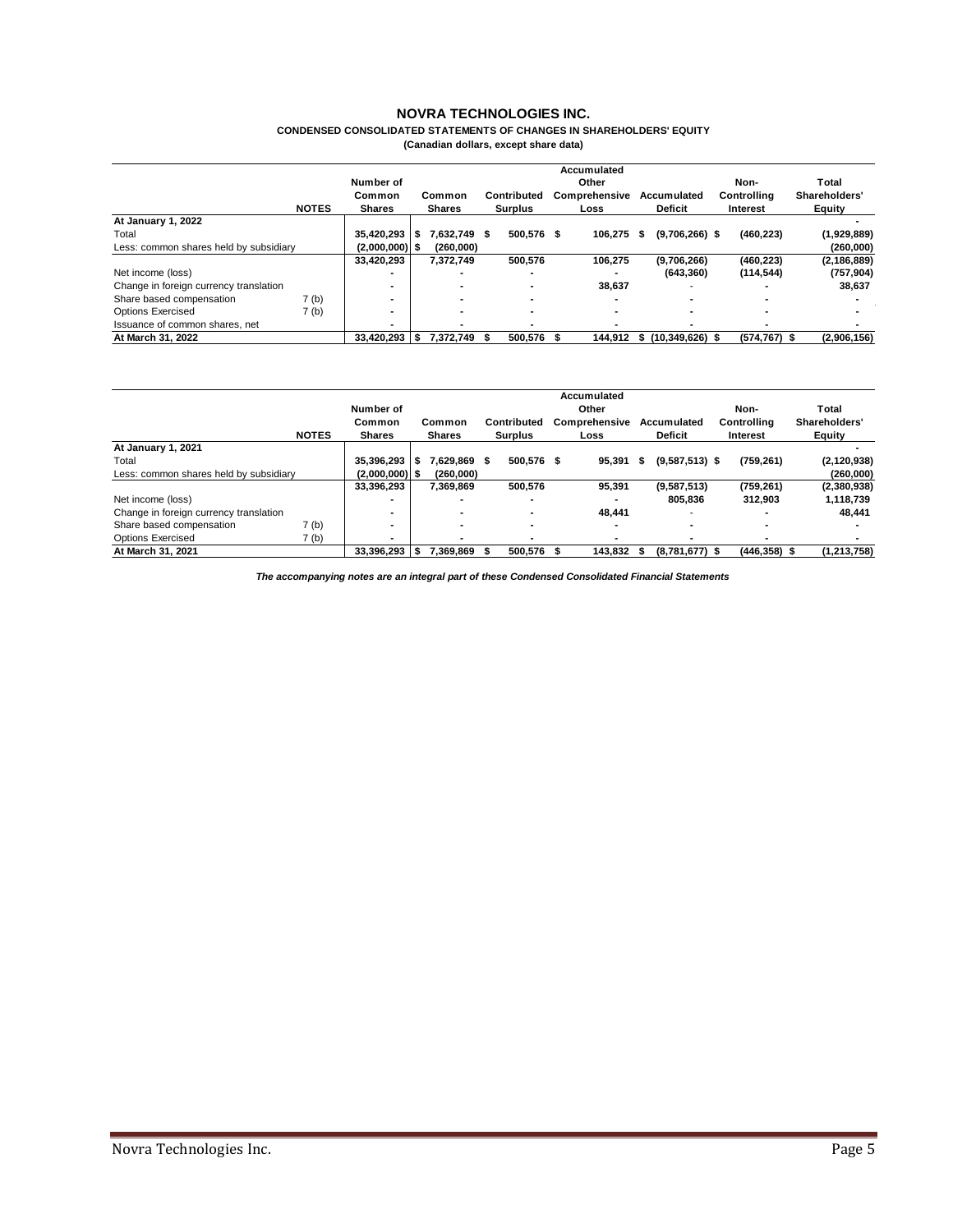### **NOVRA TECHNOLOGIES INC. CONDENSED CONSOLIDATED STATEMENTS OF CASH FLOWS (UNAUDITED) (Canadian dollars)**

|                                                        | Three Months Ended March 31, |                 |            |    |             |  |
|--------------------------------------------------------|------------------------------|-----------------|------------|----|-------------|--|
|                                                        | <b>NOTES</b>                 | 2022            |            |    | 2021        |  |
|                                                        |                              |                 |            |    |             |  |
| <b>OPERATING ACTIVITIES</b>                            |                              |                 |            |    |             |  |
| Net income (loss)                                      |                              | \$              | (757, 904) | \$ | 1,118,739   |  |
| Add items not affecting cash:                          |                              |                 |            |    |             |  |
| Depreciation and amortization                          | 8                            |                 | 323,901    |    | 284,522     |  |
| Share based compensation                               | 7(b)                         |                 |            |    |             |  |
| Interest expense                                       | 9(b)                         |                 | 72,094     |    | 54,342      |  |
| Changes in non-cash working capital items:             |                              |                 |            |    |             |  |
| Trade and other receivables                            |                              |                 | 255,693    |    | (301, 324)  |  |
| Inventories                                            |                              |                 | (122, 231) |    | 813,721     |  |
| Intangible assets                                      |                              |                 | (122, 775) |    |             |  |
| Other assets                                           |                              |                 | (239, 652) |    | (27, 751)   |  |
| Trade and other payables and accrued liabilities       |                              |                 | 123,962    |    | (299, 587)  |  |
| Customer deposits                                      |                              |                 | 287,502    |    | (1,749,811) |  |
| Deferred revenue                                       |                              |                 | (209, 711) |    | (377, 178)  |  |
| Provisions                                             |                              |                 |            |    |             |  |
| <b>Advances Related Party</b>                          |                              |                 | 71,148     |    | 70,503      |  |
| Changes in promissory notes                            |                              |                 |            |    |             |  |
| Interest paid                                          |                              |                 | (24, 864)  |    |             |  |
| Net cash provided by (applied to) operating activities |                              |                 | (342, 837) |    | (413, 824)  |  |
|                                                        |                              |                 |            |    |             |  |
| <b>FINANCING ACTIVITIES</b>                            |                              |                 |            |    |             |  |
| Payments on lease liabilities                          | 11(a)                        |                 | (162, 513) |    | (155, 255)  |  |
| Payments on WEDC repayable contribution                | 6(d)                         |                 | (12, 870)  |    | (12, 870)   |  |
| Repayments on IMT promissory notes                     | 5(d)                         |                 | (17, 848)  |    |             |  |
| Repayments on Crocus loan                              | 6(c)                         |                 |            |    | (52,007)    |  |
| Proceeds from disaster assistance funding              | 6                            |                 |            |    | 340,599     |  |
| Exercise of stock options                              | 7(b)                         |                 |            |    |             |  |
| Net cash provided by (applied to) financing activities |                              |                 | (193, 231) |    | 120,467     |  |
| Effect of exchange rates on cash and cash equivalents  |                              |                 | (388)      |    | (40, 587)   |  |
| Net increase in cash                                   |                              |                 | (536, 456) |    | (333, 944)  |  |
| Cash, beginning of period                              |                              | 2,965,300       |            |    | 3,858,812   |  |
| CASH, end of period                                    |                              | \$<br>2.428.844 |            | \$ | 3,524,868   |  |

*The accompanying notes are an intergral part of these Condensed Consolidated Financial Statements*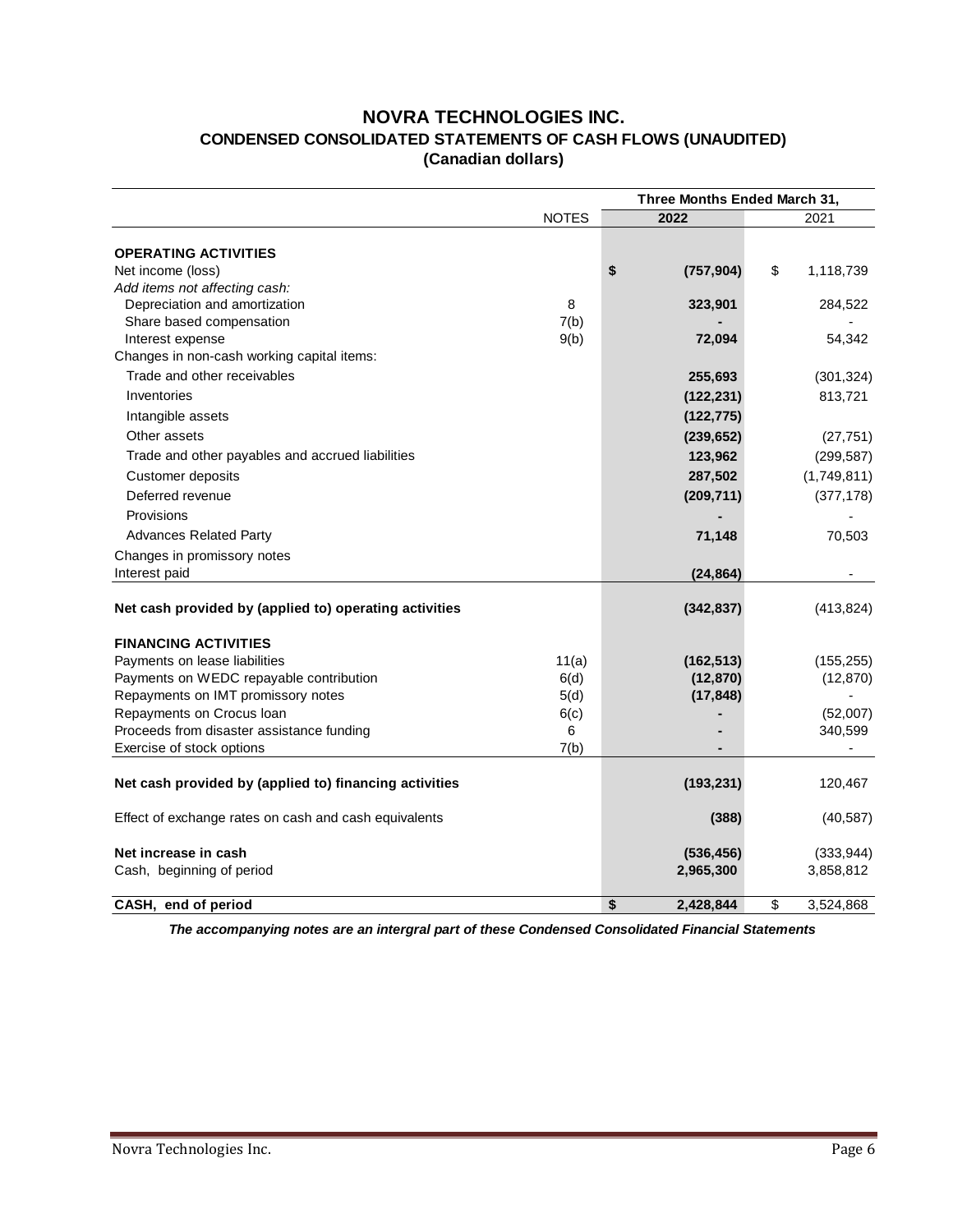### **NOTES TO THE UNAUDITED CONDENSED CONSOLIDATED FINANCIAL STATEMENTS**

**Three Months ended March 31, 2022 and 2021**

(Tabular amounts are in 000's, except share data)

### <span id="page-6-0"></span>**1. General Information**

Novra Technologies Inc. ("Novra") is incorporated under the Canada Business Corporations Act and its corporate office and principal place of business is 900-330 St. Mary Avenue, Winnipeg, Manitoba, Canada R3C 3Z5. Novra is a publicly traded company on the TSX Venture Exchange ("TSX-V") under the symbol NVI.

Novra has been in the satellite data distribution business since 2000. During 2016, Novra significantly expanded its product portfolio and global footprint with the acquisition of International Datacasting Corporation and its whollyowned U.S. subsidiary (collectively referred as "IDC"), a long-time leader in the same sector. On December 29, 2017, Novra acquired a 51.6% controlling interest of Wegener Corporation ("Wegener") to further expand its footprint in digital media management and distribution technologies for applications including digital signage, radio and television.

With its subsidiaries, Novra offers a comprehensive product portfolio including hardware, software, and services. In addition to its core video, radio, and data products, areas of expertise and added value include: encryption, nextgeneration hybrid networks (satellite/terrestrial/cloud), and efficient bandwidth utilization.

In these Consolidated Financial Statements, "Novra", "Company", "we", "us", or "our" refers to Novra Technologies Inc. and its subsidiaries.

The Board of Directors authorized the Condensed Consolidated Financial Statements for issue on May 30, 2022. These unaudited interim financial statements should be read in conjunction with Novra's annual audited Consolidated Financial Statements for the year ended December 31, 2021.

### <span id="page-6-1"></span>**2. Basis of Preparation and Presentation**

We have prepared these unaudited interim Condensed Consolidated Financial Statements in accordance with International Financial Reporting Standards ("IFRS") applicable to the preparation of interim financial statements, including International Accounting Standard ("IAS") 34, Interim Financial Reporting. Accordingly, they do not include all of the information and footnotes normally required in annual financial statements prepared under IFRS. In the opinion of management, these unaudited interim Condensed Consolidated Financial Statements reflect all adjustments considered necessary for a fair presentation of Novra's financial position and results of operations for the periods presented. The results of operations for any interim period are not necessarily indicative of the results for a full year. For areas involving a higher degree of management judgment or complexity, refer to Note 3 of the audited Consolidated Financial Statements for the year ended December 31, 2021.

The Condensed Consolidated Statement of Financial Position at March 31, 2022 and the Condensed Consolidated Statements of Operations and Comprehensive Income (Loss), of Changes in Equity and of Cash Flows for the periods ended March 31, 2022 and 2021 have not been audited or reviewed by Novra's auditors. The Condensed Consolidated Statement of Financial Position at December 31, 2021 is derived from Novra's audited Consolidated Financial statements.

The tabular disclosures herein are presented in thousands, except for share data.

#### *Functional and Presentation Currency*

These consolidated statements are presented in Canadian dollars, which is the Company's functional currency.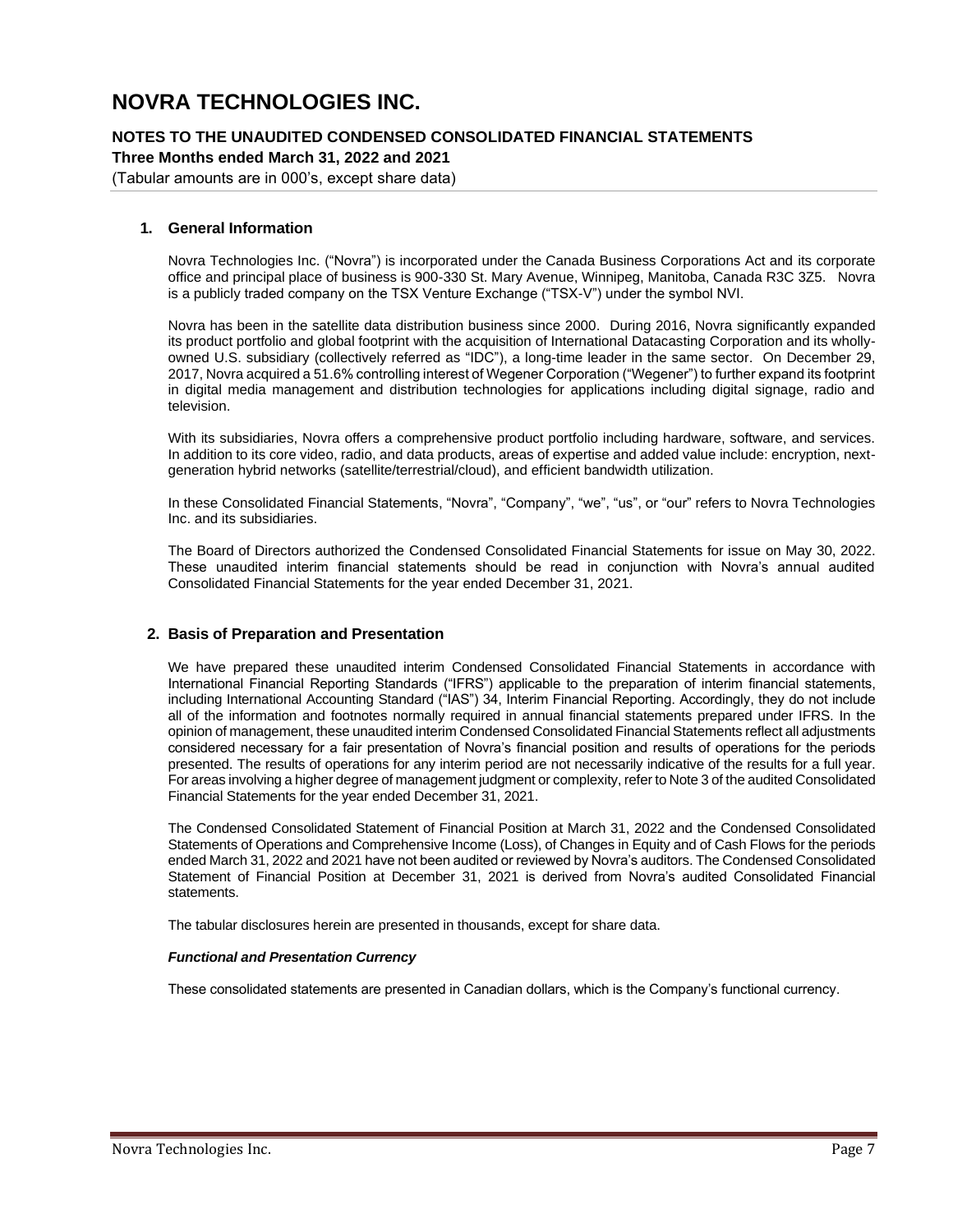**NOTES TO THE UNAUDITED CONDENSED CONSOLIDATED FINANCIAL STATEMENTS**

**Three Months ended March 31, 2022 and 2021**

(Tabular amounts are in 000's, except share data)

### <span id="page-7-0"></span>**3. Current Assets**

**Details of selected asset balances are as follows:**

### **a) Cash and cash equivalents**

The Company's cash and cash equivalents are comprised of bank balances at financial institutions.

### **b) Accounts receivable**

The Company's accounts receivable is comprised of the following:

|                                       | March 31, 2022   | March 31, 2021 |
|---------------------------------------|------------------|----------------|
| Trade accounts receivable             | 909 <sup>5</sup> | 1,235          |
| Less: allowance for doubtful accounts | 48               | 50             |
| Net trade accounts receivable         | 861              | 1,185          |
| Canadian Emergency Wage Subsidy       |                  |                |
| Total trade and other receivables     | 868 S            | 1.185          |

As at March 31, 2022, four customers individually accounted for 54% of total receivables from contracts with customers.

### <span id="page-7-1"></span>**4. Right-of-use Assets**

| The following table presents right-of-use assets for the Company: |   |       |  |       |  |  |  |  |  |
|-------------------------------------------------------------------|---|-------|--|-------|--|--|--|--|--|
|                                                                   |   | 2022  |  | 2021  |  |  |  |  |  |
| Balance, January 1                                                | S | 1,721 |  | 2,466 |  |  |  |  |  |
| Depreciation                                                      |   | (143) |  | (140) |  |  |  |  |  |
| Effects on movement in exchange rates                             |   | (4)   |  | 51    |  |  |  |  |  |
| Balance, March 31                                                 |   | 1.574 |  | 2,377 |  |  |  |  |  |

### <span id="page-7-2"></span>**5. Related Party Transactions**

The following is a summary of Novra's related party transactions:

#### a) Key management personnel compensation

Key management personnel are those persons having the authority and responsibility for planning, directing, and controlling activities of Novra. The key management personnel of Novra is the executive management team and the Board of Directors, who collectively control approximately 18% (President & CEO has direct and indirect ownership of 16%) of the total outstanding and issued common shares of Novra at March 31, 2022.

The following table discloses the compensation for the key management personnel for the first quarter.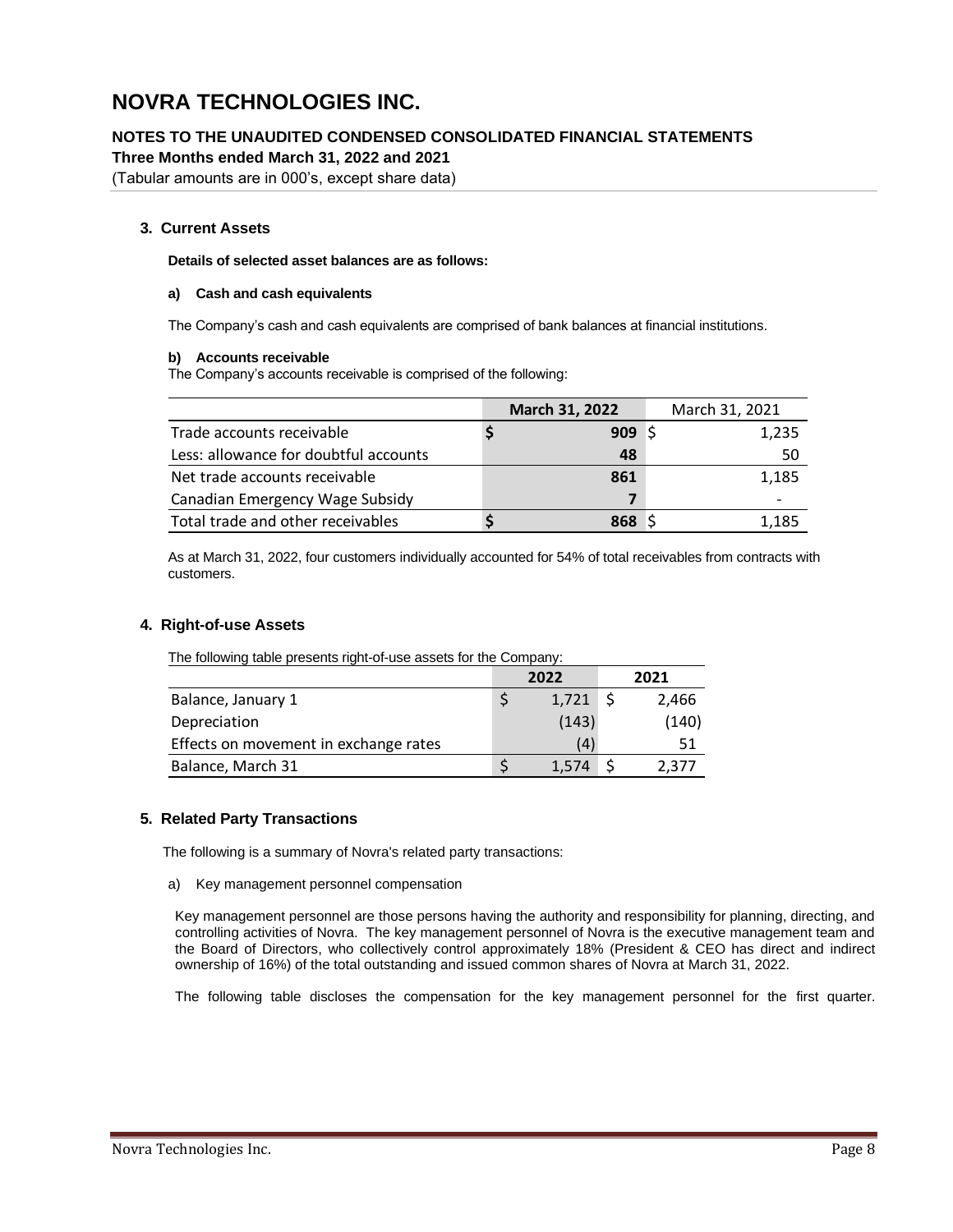### **NOTES TO THE UNAUDITED CONDENSED CONSOLIDATED FINANCIAL STATEMENTS**

**Three Months ended March 31, 2022 and 2021**

(Tabular amounts are in 000's, except share data)

|                                | Three Months Ended March 31, |      |  |      |    |  |  |  |  |
|--------------------------------|------------------------------|------|--|------|----|--|--|--|--|
|                                |                              | 2022 |  | 2021 |    |  |  |  |  |
| Salaries and employee benefits |                              | 85   |  |      |    |  |  |  |  |
| Directors' fees                |                              | 3    |  |      |    |  |  |  |  |
| Total                          |                              | 88   |  |      | 84 |  |  |  |  |

### b) Transactions with other related parties

|                                                       | Three Months Ended March 31, |   |  |      |  |  |  |  |
|-------------------------------------------------------|------------------------------|---|--|------|--|--|--|--|
|                                                       | 2022                         |   |  | 2021 |  |  |  |  |
| Interest on unsecured promissory notes                |                              |   |  |      |  |  |  |  |
| InfoMagnetics Technologies Inc.("IMT") <sup>(1)</sup> |                              | g |  |      |  |  |  |  |
|                                                       |                              |   |  |      |  |  |  |  |

(1) Novra's President & CEO has a controlling interest in IMT.

These transactions are in the normal course of operations and are measured at the exchange amount, which is the amount of consideration established and agreed to by the related parties.

c) The breakdown of advances from related parties by party was as follows:

|                                             | March 31, 2022 | December 31, 2021 |
|---------------------------------------------|----------------|-------------------|
| Key management and directors (see part (a)) | 951            | 902               |
| IMT                                         | 457            | 435               |
|                                             | 1.408          | 1.337             |

At March 31, 2022, \$903 thousand (2021: \$723 thousand) was due to Novra's President & CEO in regards to unpaid salaries and expense reimbursements for current and prior years in which he voluntarily chose to not collect payment in the interest of preserving liquidity in the company. The payable amount bears no interest and has no repayment term.

d) The movement of unsecured promissory notes due to IMT was as follows:

|                           | 2022      | 2021      |
|---------------------------|-----------|-----------|
| At January 1              | \$<br>863 | \$<br>905 |
| Loans received            |           |           |
| Transfer from advances    | -         |           |
| Loan repayments           | (18)      |           |
| Foreign exchange movement | (2)       | 2         |
| Interest charged          | 9         | 10        |
| Interest paid             | (2)       |           |
| At March 31               | 850       | \$<br>917 |

The following table shows the presentation of the above total IMT loans on Novra's Consolidated Statements of Financial Position at March 31: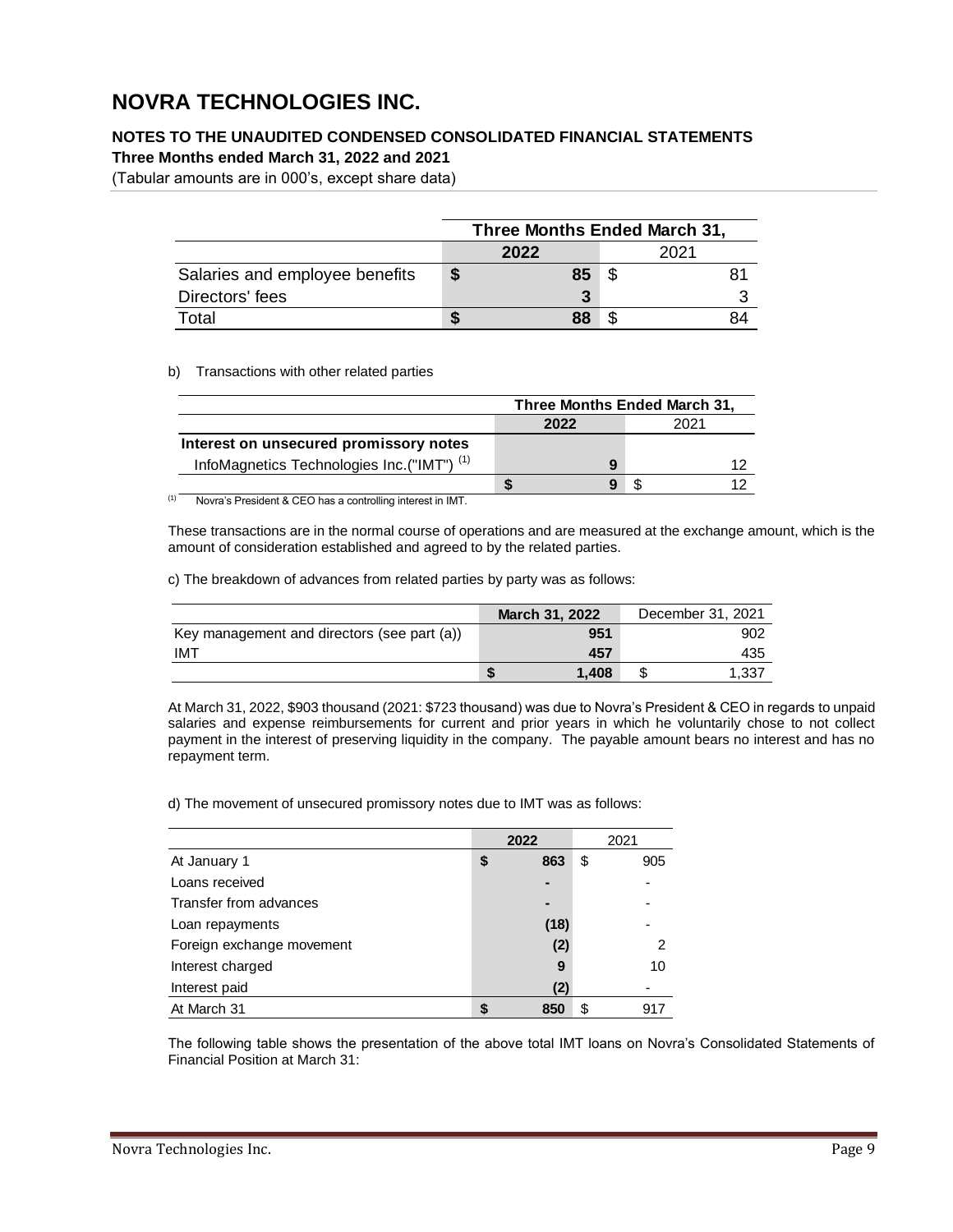### **NOTES TO THE UNAUDITED CONDENSED CONSOLIDATED FINANCIAL STATEMENTS**

**Three Months ended March 31, 2022 and 2021**

(Tabular amounts are in 000's, except share data)

|                     |   | 2022           |         | 2021 |
|---------------------|---|----------------|---------|------|
| Current portion     | æ | 850            | c<br>ъ  | 830  |
| Non-current portion |   | $\blacksquare$ |         | 87   |
| Total               | S | 850            | œ<br>۰D | 917  |

### <span id="page-9-0"></span>**6. Borrowings**

The following is a breakdown of our total borrowings with third parties at:

|                                                 | <b>March</b> | December |
|-------------------------------------------------|--------------|----------|
|                                                 | 31, 2022     | 31, 2021 |
| Revolving line of credit with the Chymiak Trust | 2,096        | 2,126    |
| WEDC repayable contribution                     | 141          | 154      |
| Government assistance funding                   | 227          | 230      |
| <b>Total borrowings</b>                         | 2,464        | 2,510    |
| Less: current portion                           | (53)         | (54)     |
| Total borrowings - non-current                  | 2.411        | 2.456    |

### **a) Bank borrowings**

The Royal Bank of Canada Credit Facility ("RBC Credit Facilities") includes a revolving demand facility up to \$845,000 and corporate Visa credit cards available for use up to a maximum limit of \$60,000. There was no movement in the credit facilities during the first quarter.

### **b) Revolving line of credit with the Chymiak Trust**

There was no movement in the revolving line of credit with the Chymiak Trust during the current quarter. The decrease results from foreign exchange translation.

### **c) Crocus loan**

The Crocus loan was paid off in the current quarter.

#### **d) WEDC repayable contribution**

During the current quarter, we did not receive any additional funds from WEDC. Repayment is scheduled for 60 consecutive monthly installments which commenced on April 1, 2019. Repayment obligations were paused from April to December 2020 due to the COVID-19 pandemic. Repayments recommenced on January 1, 2021. The contributions are subject to interest at the average bank rate plus 3% if any payments are late.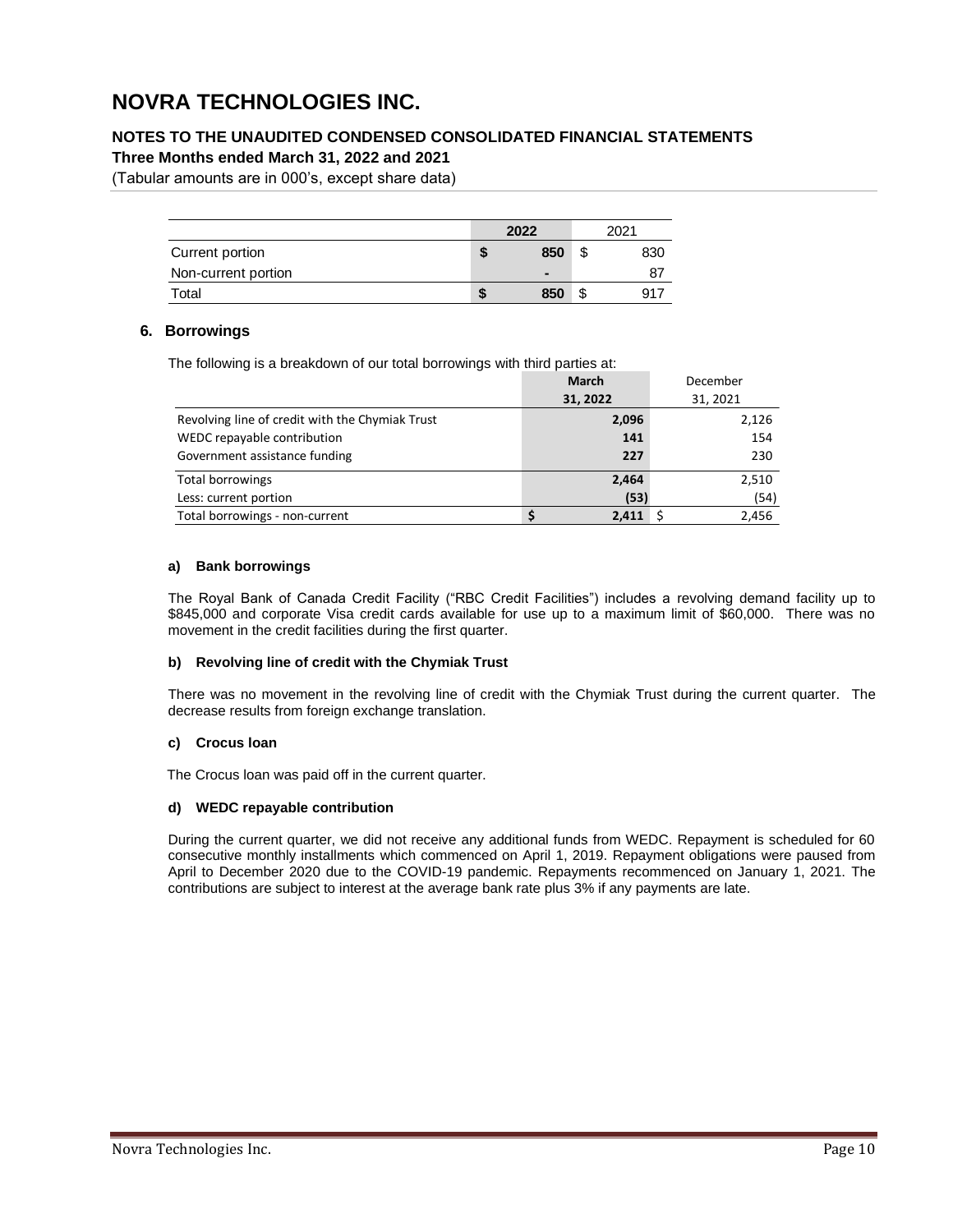### **NOTES TO THE UNAUDITED CONDENSED CONSOLIDATED FINANCIAL STATEMENTS**

**Three Months ended March 31, 2022 and 2021**

(Tabular amounts are in 000's, except share data)

### **e) Disaster assistance funding**

Novra received funding from the Government of Canada through the Canada Emergency Business Account (CEBA) in the amount of \$40,000. The loan is interest free, administered through RBC and repayment on or before December 31, 2023 will result in forgiveness of 25% (up to \$10,000).

<span id="page-10-0"></span>In August 2020, Wegener received financing in the amount of \$190,980 (USD\$150,000) through the U.S. SmallBusiness Administration, Office of Disaster Assistance. Funds were advanced with the following terms: interest of 3.75%, installment payments of US\$731/month begin after 12 months and the balance of principal and interest payable 30 years from the funding date. In 2021, SBA deferred repayments to begin 24 months from the funding date. In March 2022, SBA deferred repayments to begin 30 months from the funding date. Interest continues to accrue on the balance of the loan outstanding.

### **7. Shareholders' Equity**

a) Common Stock

The following table provides a summary of authorized as well as issued and outstanding capital for Novra at:

|                |                                            | 2022        | 2021  |
|----------------|--------------------------------------------|-------------|-------|
| Authorized:    |                                            |             |       |
| Unlimited      | Class "A" Common voting shares             |             |       |
| Unlimited      | Class "B" Common non-voting shares         |             |       |
| Unlimited      | Class "C" Preferred shares,                |             |       |
|                | redeemable and retractable at \$1,000      |             |       |
|                |                                            |             |       |
| <b>Issued:</b> |                                            |             |       |
|                | 33,420,293 (December 31, 2021: 33,420,293) |             |       |
|                | Class "A" common voting shares             | \$<br>7,373 | 7.373 |

During the first quarter of 2022, there were no changes to options.

b) Stock Options

The following table provides a summary of stock option activity for the first quarter of 2022:

| Number of<br><b>Options</b>    |                | <b>Weighted Average</b><br><b>Exercise Price</b> |      |
|--------------------------------|----------------|--------------------------------------------------|------|
| Outstanding, beginning of year | 1,148,000      | S                                                | 0.12 |
| Granted                        | $\blacksquare$ | \$                                               | 0.12 |
| Exercised                      | $\blacksquare$ | S                                                | 0.12 |
| Forfeited                      | -              | S                                                | 0.12 |
| Expired                        |                | S                                                | 0.12 |
| Outstanding, end of year       | 1,148,000      | S                                                | 0.12 |

At March 31, 2022, the remaining stock option pool for future grants was 1,752,000.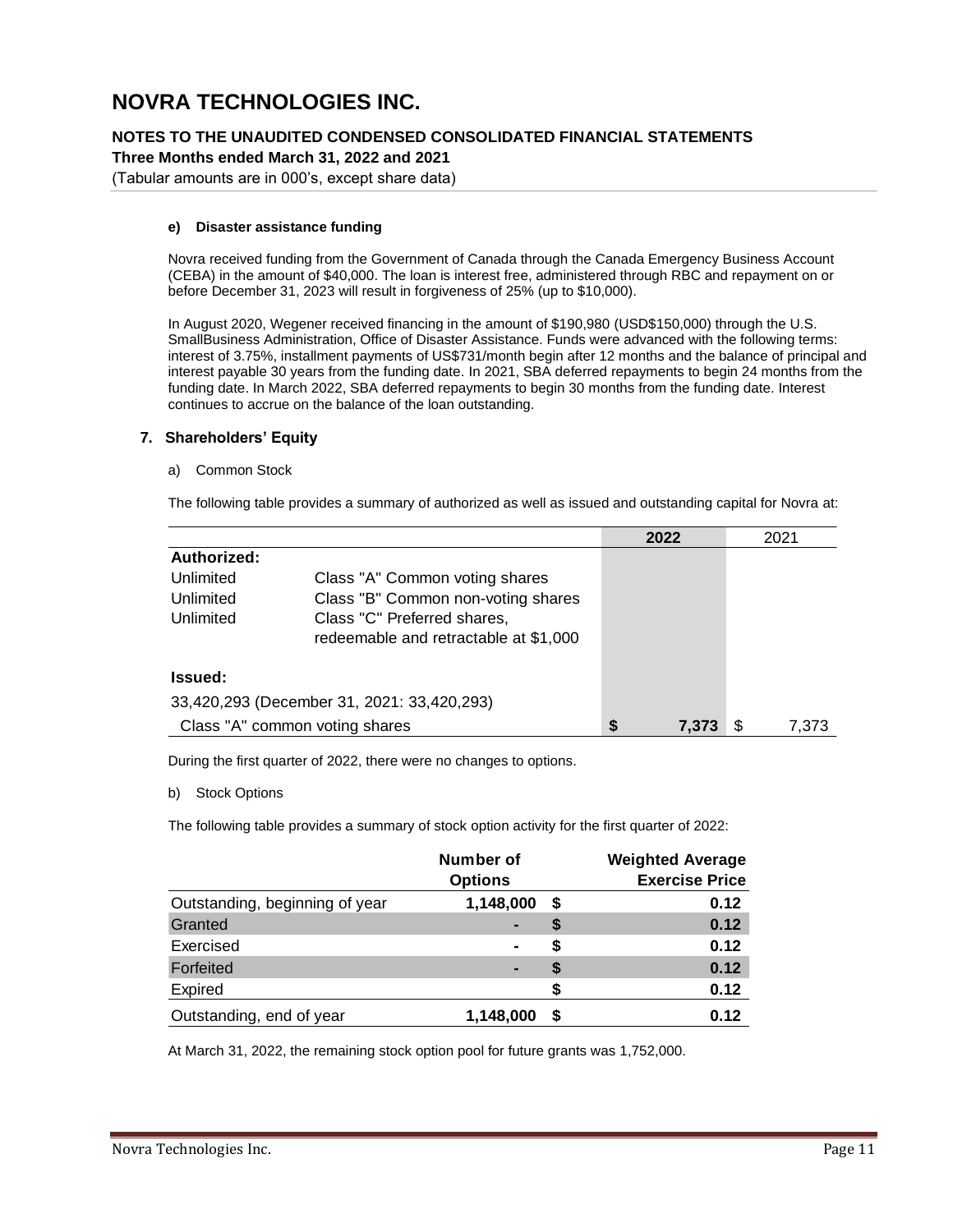### **NOTES TO THE UNAUDITED CONDENSED CONSOLIDATED FINANCIAL STATEMENTS**

**Three Months ended March 31, 2022 and 2021**

(Tabular amounts are in 000's, except share data)

The following table summarizes information about the stock options outstanding at March 31, 2022:

| # of Options |                   |                    | <b>Fair Value at</b> | # of Options |                       |
|--------------|-------------------|--------------------|----------------------|--------------|-----------------------|
| Outstanding  | <b>Grant Date</b> | <b>Expiry Date</b> | <b>Grant Date</b>    | Exercisable  | <b>Exercise Price</b> |
| 1.148.000    | 11-May-17         | 10-May-24 $$$      | 0.07                 | 1.148.000    | 0.12                  |

### <span id="page-11-0"></span>**8. Depreciation and Amortization**

The following table presents the total depreciation and amortization expense by function.

|                            | Three months ended March 31, |         |    |         |
|----------------------------|------------------------------|---------|----|---------|
|                            | 2022                         |         |    | 2021    |
| Cost of revenue            | \$                           | 39,100  | \$ | 37,394  |
| Selling and marketing      |                              | 10,690  |    | 10,690  |
| Research and development   |                              | 221,547 |    | 188,987 |
| General and administrative |                              | 52,564  |    | 47,450  |
|                            | S                            | 323,901 | S  | 284,522 |

### <span id="page-11-1"></span>**9. Finance Income and Finance Costs**

(a) Finance Income

The Company qualified for the Canada Recovery Hiring Program (CRHP) for the quarter ended March 2022 and recorded \$5,471 to finance income (2021 - \$nil). The entire balance is accrued as a receivable from the Canadian Government. The CRHP is a federal government program created to provide financial support to businesses affected by COVID-19.

(b) Finance Costs

The following table provides a breakdown of total finance costs during the first quarter.

|                                              | Three Months Ended March 31, |      |    |  |
|----------------------------------------------|------------------------------|------|----|--|
|                                              | 2022                         | 2021 |    |  |
| Interest expense:                            |                              |      |    |  |
| - Unsecured promissory notes (see Note 5(d)) | 9                            | S    | 10 |  |
| - Lease Commitments (see Note 11)            | 28                           |      | 31 |  |
| - Other interest and finance costs           | 35                           |      | 13 |  |
|                                              |                              |      |    |  |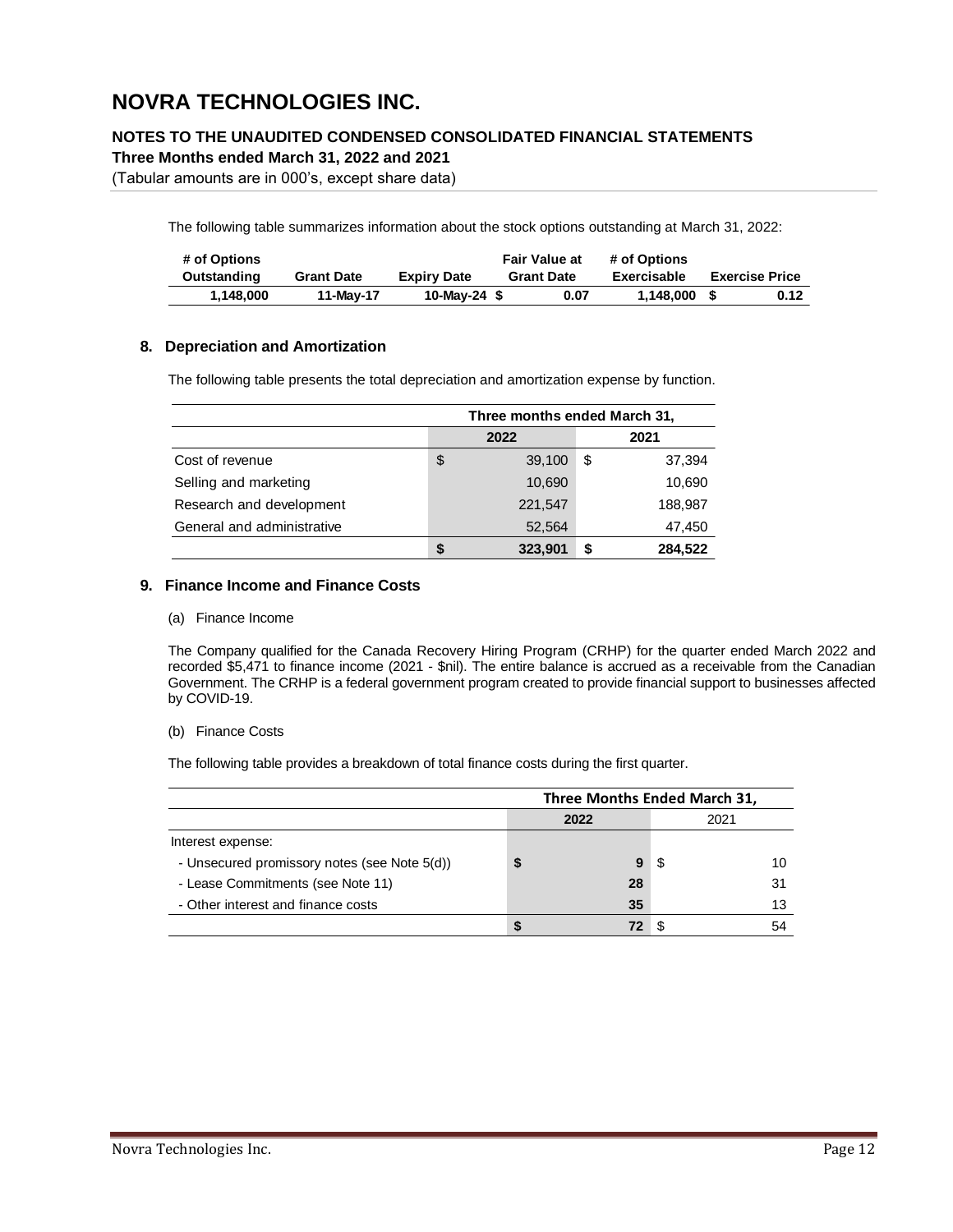**NOTES TO THE UNAUDITED CONDENSED CONSOLIDATED FINANCIAL STATEMENTS**

**Three Months ended March 31, 2022 and 2021**

(Tabular amounts are in 000's, except share data)

### <span id="page-12-0"></span>**10. Revenues**

The following table provides a breakdown of our revenues by category and geographic market at March 31:

|                                         |    | Three Months Ended March 31, |   |       |
|-----------------------------------------|----|------------------------------|---|-------|
| <b>Major Products/Service Lines</b>     |    | 2022                         |   | 2021  |
| Hardware                                | \$ | 500                          | S | 3,280 |
| Software                                |    | 4                            |   |       |
| Services, Support and Extended Warranty |    | 371                          |   | 435   |
| Other                                   |    | 54                           |   | 13    |
|                                         | 5  |                              | S | 3.727 |

|                                   |      |     | Three Months Ended March 31, |       |
|-----------------------------------|------|-----|------------------------------|-------|
| <b>Geographic Market</b>          | 2022 |     |                              | 2021  |
| Americas ex-Canada <sup>(1)</sup> | \$   | 729 | S                            | 3,017 |
| Canada                            |      | 145 |                              | 306   |
| $EMEA$ <sup>(2)</sup>             |      | 37  |                              |       |
| $APAC$ <sup>(3)</sup>             |      | 18  |                              | 397   |
|                                   |      |     | S.                           | 3.727 |

(1) The geographic region of the Americas includes North America, Central America and South America.

(2) EMEA consists of Europe, the Middle East and Africa.

(3) APAC consists of East Asia, South Asia, Southeast Asia and Oceania.

The timing of revenue recognition may differ from the timing of invoicing to customers. The following table provides a breakdown of revenue timing:

|                                             |  | Three Months Ended March 31, |     |       |
|---------------------------------------------|--|------------------------------|-----|-------|
| <b>Timing of Revenue Recognition</b>        |  | 2022                         |     | 2021  |
| Products transferred at a point in time     |  | 558                          | \$. | 3,293 |
| Products and services transferred over time |  | 371                          |     | 435   |
|                                             |  |                              |     | 3.727 |